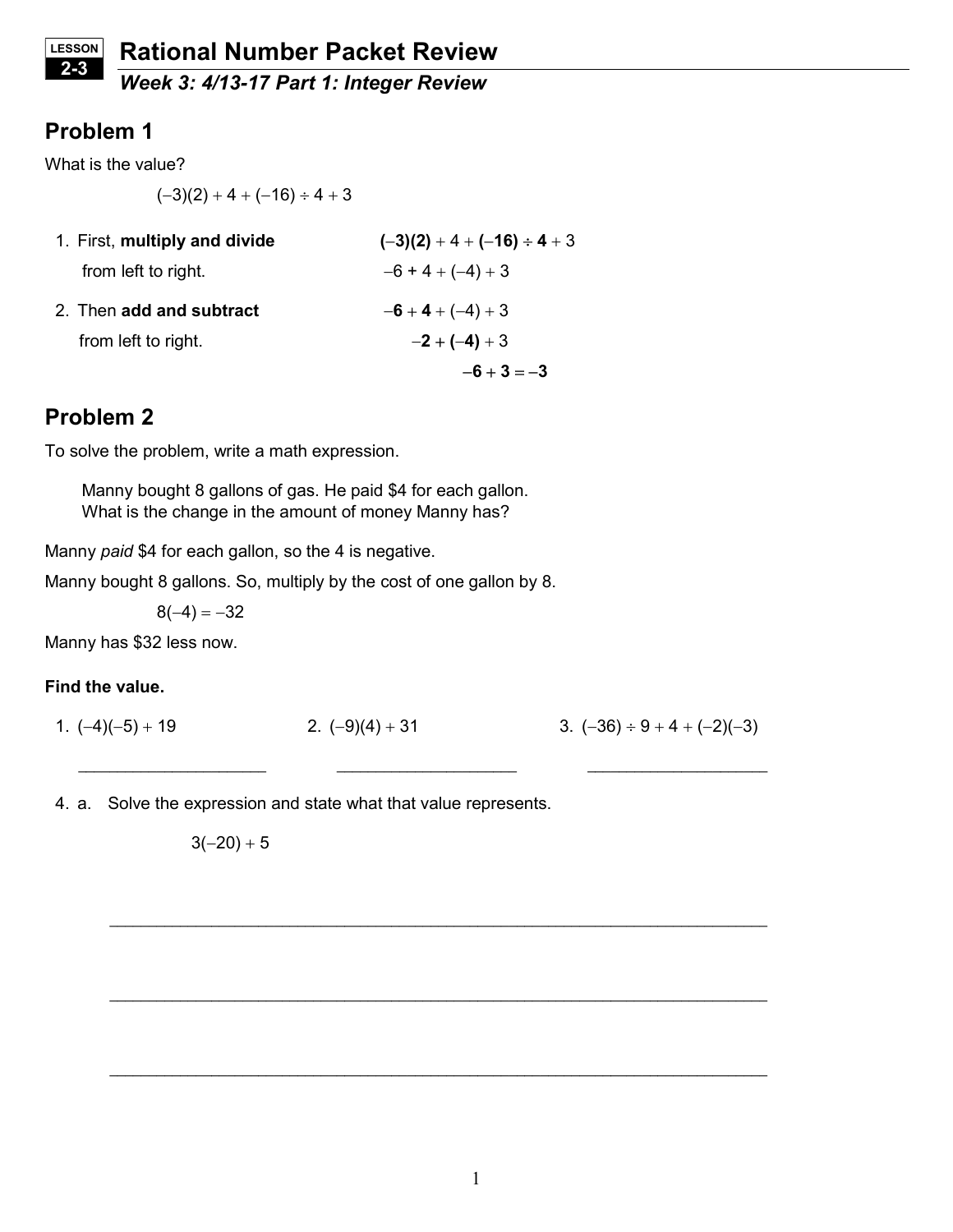#### Rational Number Packet Review **LESSON** 3-6

## Week 3: 4/13-17 Part 2: Fraction Review



### Use the models to solve the problems.

1. One cup of dog food weighs  $1\frac{4}{5}$ 5  $1\frac{4}{5}$  ounces. A police dog eats 6 $\frac{1}{5}$ 3 6 $\frac{1}{\sqrt{\}}$  cups of food a day. How many ounces of food does the dog eat each day?

2.A painter spends 3 hours working on a painting. A sculptor spends 2 $\frac{2}{5}$ 3 2 $\frac{2}{3}$  as long working on a sculpture. How long does the sculptor work?

 $\_$  , and the set of the set of the set of the set of the set of the set of the set of the set of the set of the set of the set of the set of the set of the set of the set of the set of the set of the set of the set of th

 $\_$  , and the set of the set of the set of the set of the set of the set of the set of the set of the set of the set of the set of the set of the set of the set of the set of the set of the set of the set of the set of th

 $\_$  , and the set of the set of the set of the set of the set of the set of the set of the set of the set of the set of the set of the set of the set of the set of the set of the set of the set of the set of the set of th

3.A meteorite found in the United States weighs  $\frac{7}{10}$ 10 as much as one found in Mongolia. The meteorite found in Mongolia weighs 22 tons. How much does the one found in the United States weigh?

4.A chicken salad recipe calls for  $\frac{1}{3}$ 8 pound of chicken per serving. How many pounds of chicken are needed to make  $8\frac{1}{3}$ 2 8 $\frac{1}{2}$  servings?